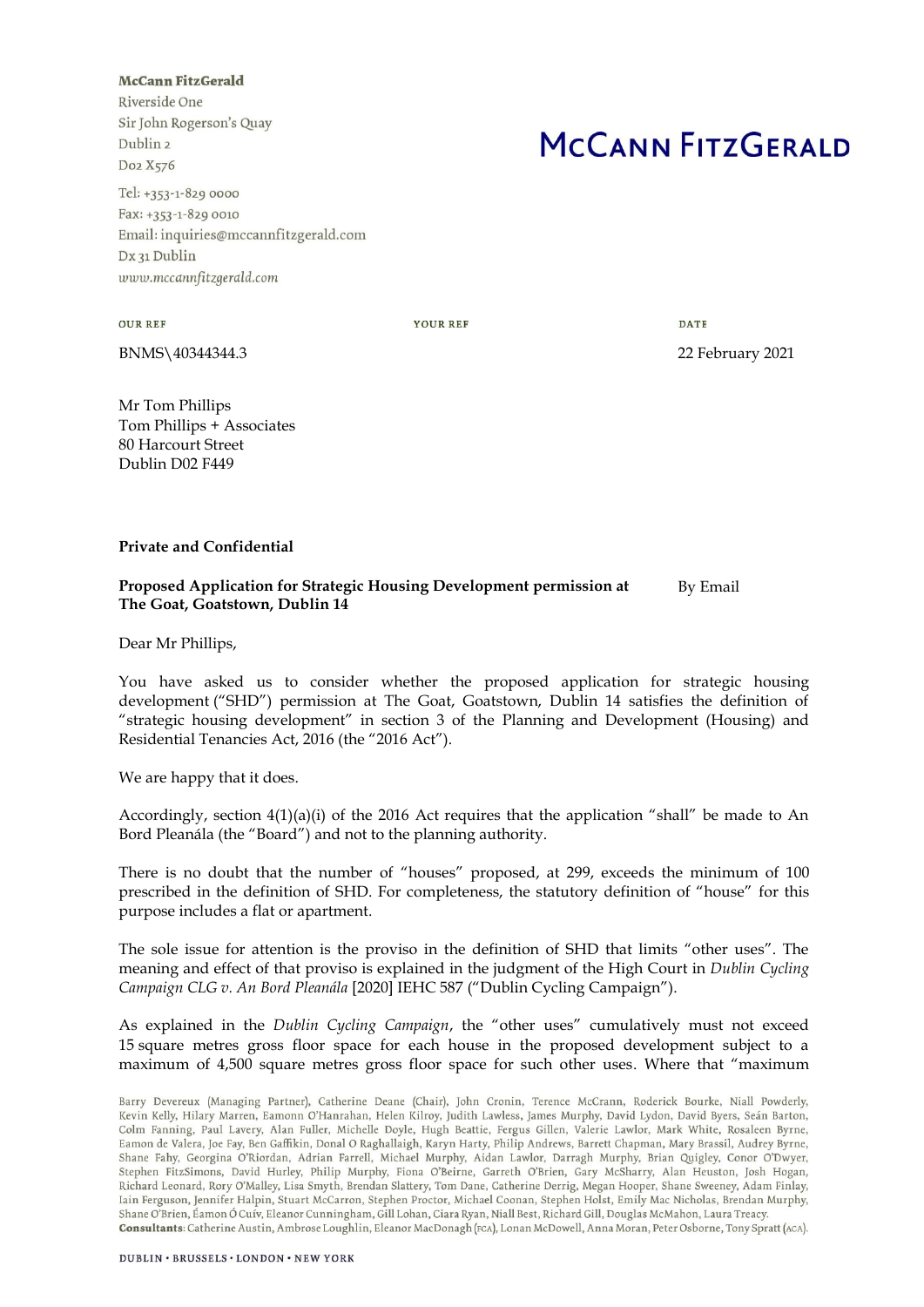allowable" is exceeded, "the proposed development cannot fall within the definition of 'strategic housing development' in [section] 3 of the 2016 Act". The court explained that an application under section 4 of the 2016 Act is "confined to applications for permission for a strategic housing development, which meet the statutory definition contained in [section] 3".

The maximum "other uses" for your proposed application is 4,485 square metres gross floor area (15 square metres times 299 no. houses). We understand that the total quantum of "other uses" is calculated to be 3,358.7 square metres, which therefore falls below the previously stated maximum.

The proposed development includes a hotel. The gross floor area for that has been included within the calculation of "other uses". The same goes for the proposed extension of the existing public house and retail commercial unit.

You have asked us to consider whether the existing public house and the car parking associated with it must both be included in the calculation of "other uses".

The existing public house is to be retained.

Strictly, no permission is required for development of same; it is existing.

However, that does not necessarily exclude the area of the existing public house from the calculation of "other uses". In *Dublin Cycling Campaign*, the application included a structure, but omitted the use of that structure from the calculation of "other uses". Even though permission was not sought for that use, it remained one of the "other uses on the land" included in the proposed SHD. When that use was included in the calculation of "other uses", the 4,500 square metre maximum was breached and the proposed development could not be considered SHD.

You will include the existing public house within the redline boundary of the proposed application, within the nature and extent of the proposed development and within the calculation of "other uses" for the purposes of comparison with the maximum allowable under the statutory definition.

That being so, the question arises whether the parking that is "incidental to the primary purpose" of the public house (existing and extended) must also be included in the definition of "other uses". The answer is yes, but there is a very important caveat. You are entitled to exclude "any floor space provided for the parking of vehicles by persons occupying or using the building or buildings where such floor space is incidental to the primary purpose of the building".

Put simply, this means that car parking incidental to the public house (existing and extended) is included in the calculation, but entitled to a "nil" area quantum in the calculation of "other uses".

This is because the area of maximum allowable "other uses" is calculated by reference to gross floor space. The definition of "gross floor space" in section 3 of the 2016 Act is:

"the area ascertained by the internal measurement of the floor space on each floor of a building (including internal walls and partitions), **disregarding** any floor space provided for the parking of vehicles by persons occupying or using the building or buildings where such floor space is incidental to the primary purpose of the building" (emphasis added).